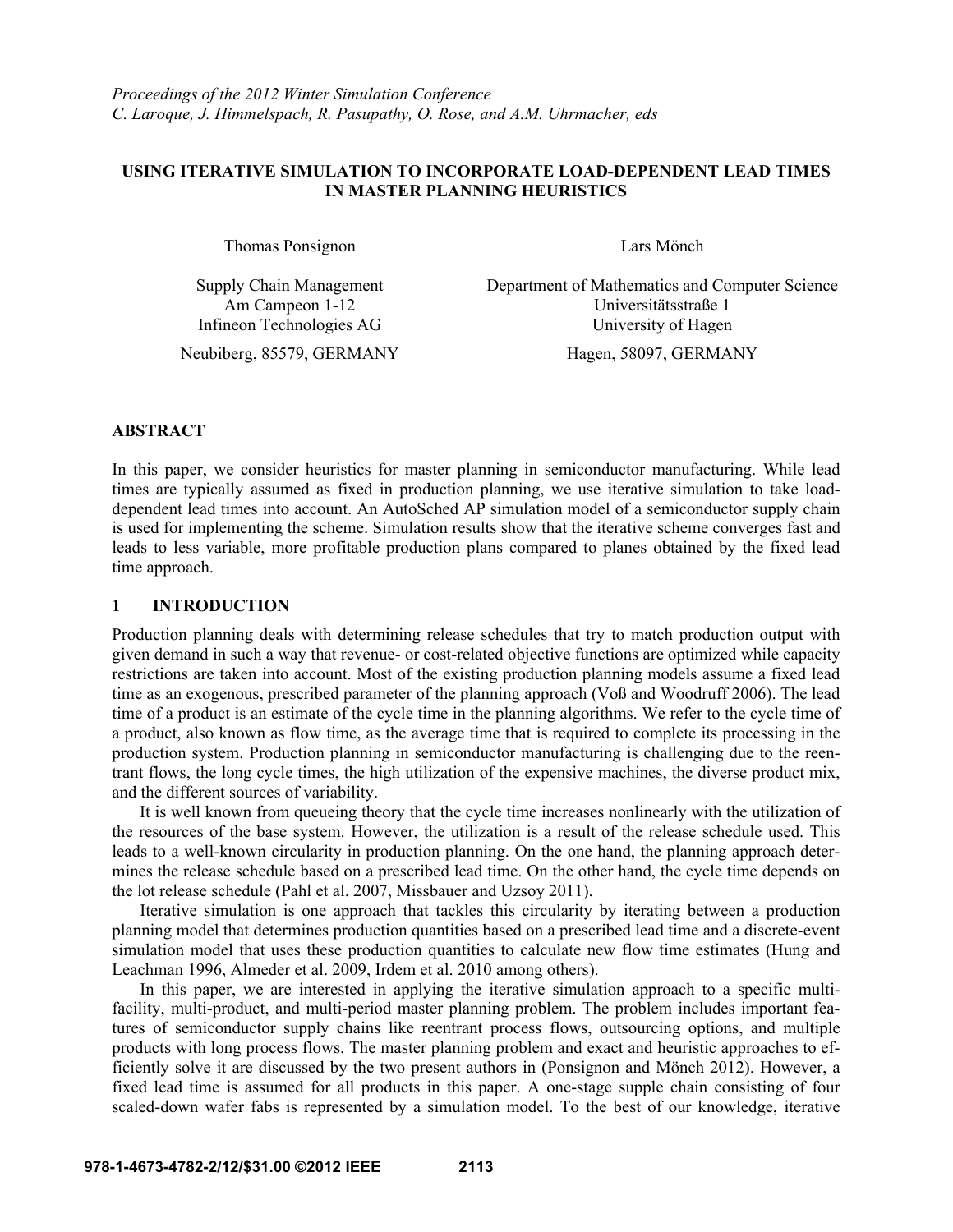simulation is not used so far for supply chains in the semiconductor industry. We show by performing designed experiments that the iterative scheme converges for our problem.

The paper is organized as follows. The researched problem, including the master planning heuristic, is described in the next section. Related literature is also discussed. The iterative scheme is presented in Section 3. The results of computational experiments are shown and analyzed in Section 4.

# **2 PROBLEM**

#### **2.1 Master Planning Heuristic**

We consider a master planning problem in a one-layer semiconductor manufacturing network consisting of wafer fabs as nodes, i.e., there is no flow of quantity across the nodes (see Figure 1). The problem is denoted by MPSC throughout the paper. We are interested in determining appropriate wafer quantities for the planning horizon for a set of products  $P = \{1, ..., p_{max}\}\$  that can be processed in  $m_{max}$  front-end (FE) facilities. The market demand is given by firm orders and supply reservations. It is assumed that inventory is possible. Unmet firm orders are carried over as backlog to the next period. The capacity limits are related to bottleneck work centers. The planning horizon considered is 26 periods.



Figure 1: One-layer semiconductor manufacturing network for wafer processing.

It is assumed for MPSC that all products have a fixed lead time. The problem contains an objective function related to the difference between revenues and total costs, and it is subject to a set of constraints. The objective function strives to keep the number of unmet firm orders low and to satisfy supply reservations if capacity is sufficient, whereas the inventory level is minimized accordingly. The production can be outsourced to silicon foundries if more capacity is required. An inexpensive assignment of products to in-house facilities and silicon foundries is privileged. The production partitioning over different facilities is limited with respect to fixed production costs.

The heuristic approach researched in the present paper is a rule-based assignment procedure denoted by RA-MPSC. First, the product with the highest backlog cost or the highest revenue is selected. Then, the demand for the selected product in the current time period is allocated to the wafer fab with the most remaining capacity. When capacity is not sufficient in the actual period, the algorithm looks for available capacity in previous time periods. This leads to pre-production and stock building but it avoids backlogs. If the demand cannot be entirely assigned to a single wafer fab, an additional wafer fab with the second most remaining capacity is selected. We do not assign the demand for a the selected product in the current time period to more than two wafer fabs to minimize the production partitioning. This procedure is repeated until all products and all time periods have been considered. Note that orders are allocated with a higher priority than forecast. In addition, minimum and maximum capacity limits are strictly respected. Indeed, if the load is too low, it is increased by means of a repair loop. For more details on this heuristic, we refer to (Ponsignon and Mönch 2012).

Next we describe how the fixed lead time is represented in RA-MPSC. The index  $k = 0,...,k_{max}$  is used to calculate the capacity consumption of a product. We assume that the product has a cycle time of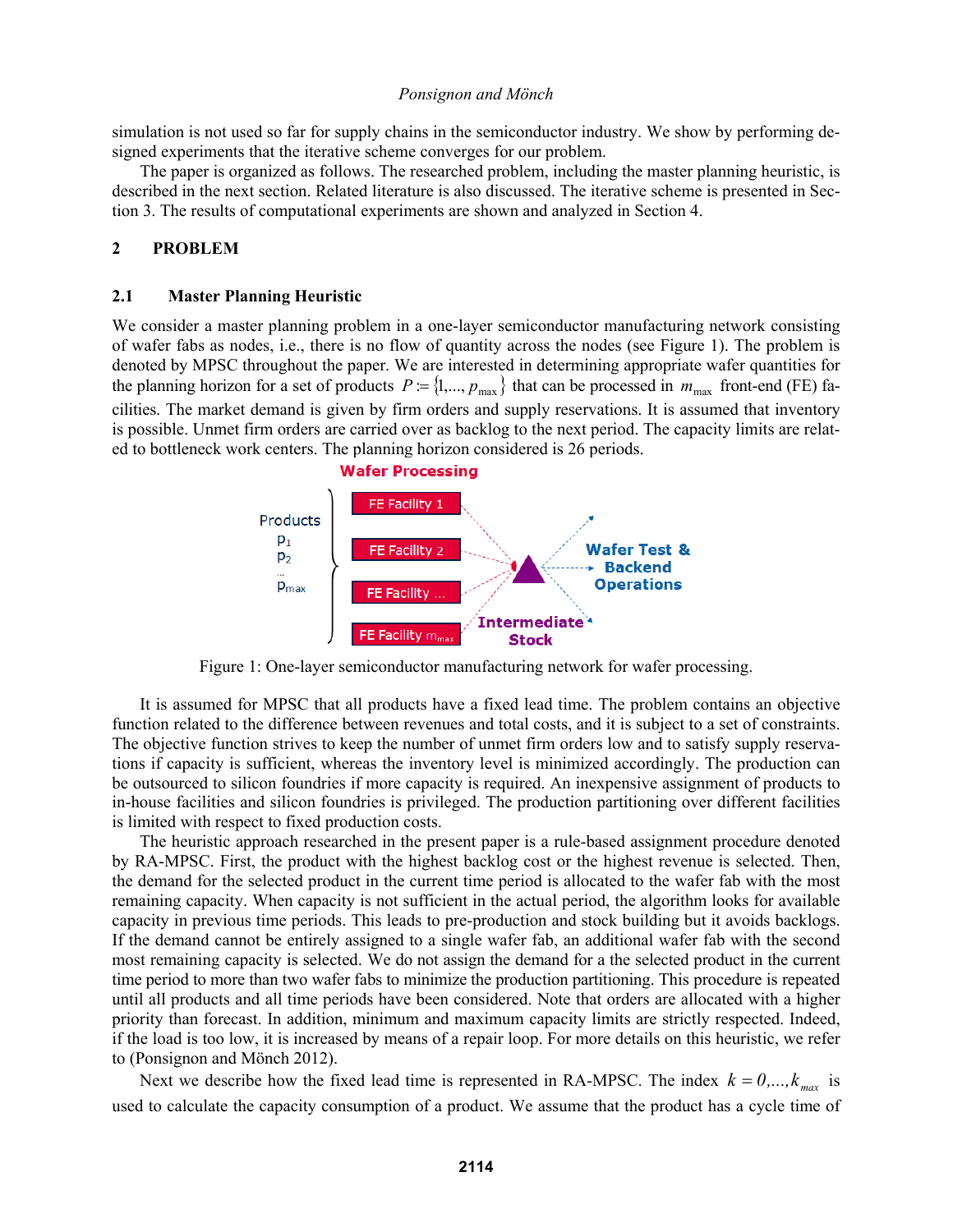$k_{max}$  + *I* weeks and that  $b_{max}$  bottlenecks exist in a specific facility. We use product- and facility-specific capacity consumption matrices  $C \in IR^{b_{\text{max}} \times (k_{\text{max}}+1)}$ , where the elements  $cc_{bk}$  of C model the capacity consumption of one wafer when this wafer is processed on bottleneck *b* with  $1 \le b \le b_{\text{max}}$  and its completion period is  $0 \le k \le k_{\text{max}}$  periods ahead. When the route of a product and a lead time is given, the matrices can be determined using the flow factor that corresponds to the given lead time. Note that this approach allows to deal with reentrant process flows.

RA-MPSC determines the number of wafers  $x_{<sub>omt</sub>}$  that have to be completed in each period t for product p and facility m. Then a release schedule  $\tilde{x}_{pm}$  can be calculated by using a backward loading scheme and a simple lot sizing rule.

### **2.2 Discussion of Related Work**

An iterative linear programming-simulation scheme is proposed by Hung and Leachman (1996) for production planning in wafer fabs. However, only a limited set of experiments is carried out to assess the performance of the scheme. Kim and Kim (2001) discuss another iterative approach for production planning. Irdem et al. (2010) show that only the latter approach unambiguously converges when it used for production planning in wafer fabs. A disadvantage of the iterative simulation approaches for wafer fabs is the huge computational burden that is caused by the repeated simulation runs. Almeder et al. (2009) uses iterative simulation in a supply chain context. However, the setting considered there is quite different from semiconductor manufacturing.

Another stream of production planning research with load-dependent lead times is related to clearing functions (Missbauer and Uzsoy 2011). A clearing function provided the expected aggregated output of a tool group as a function of an appropriate measure of work in progress (WIP), typically aggregated over all products. The tool group-specific clearing functions are incorporated into the linear programming formulations for production planning. The clearing functions are derived from simulation output. It is a nontrivial task to fit appropriate clearing functions for the tool groups of a wafer fab. Kacar et al. (2012) compare the performance of clearing function- and iterative simulation-based linear programming formulations for production planning in a scaled-down wafer fab. It turns out that the linear programming model based on clearing functions outperforms the iterative simulation-based one with respect to variable production plans and with respect to profit.

Supply network-wide master planning approaches are not well studied for the semiconductor manufacturing setting. We are only aware of the paper by Ponsignon and Mönch (2012). However, a clear limitation of our previous work is the assumption of a fixed lead time. In this paper, we make a first attempt to mitigate this assumption by considering an iterative simulation scheme. Note that the decision to look at an iterative scheme was influenced by the fact that we can reuse the simulation infrastructure that is described by Mönch and Zimmermann (2004) and Ponsignon and Mönch (2010).

# **3 ITERATIVE SIMULATION APPROACH**

#### **3.1 Iterative Scheme**

The iterative scheme works as follows.

1. We denote the current iteration by  $i$ . Initialize  $i = 1$ . The maximal number of iterations is set to *iter*<sub>max</sub> = 30. Initialize the lead time  $LT_{pm}^{(1)}$  for lots of product p in facility m by using historical data or results from simulation runs where the given demand is used to determine a release schedule. We denote the lead time used in iteration *i* by  $LT_{pm}^{(i)}$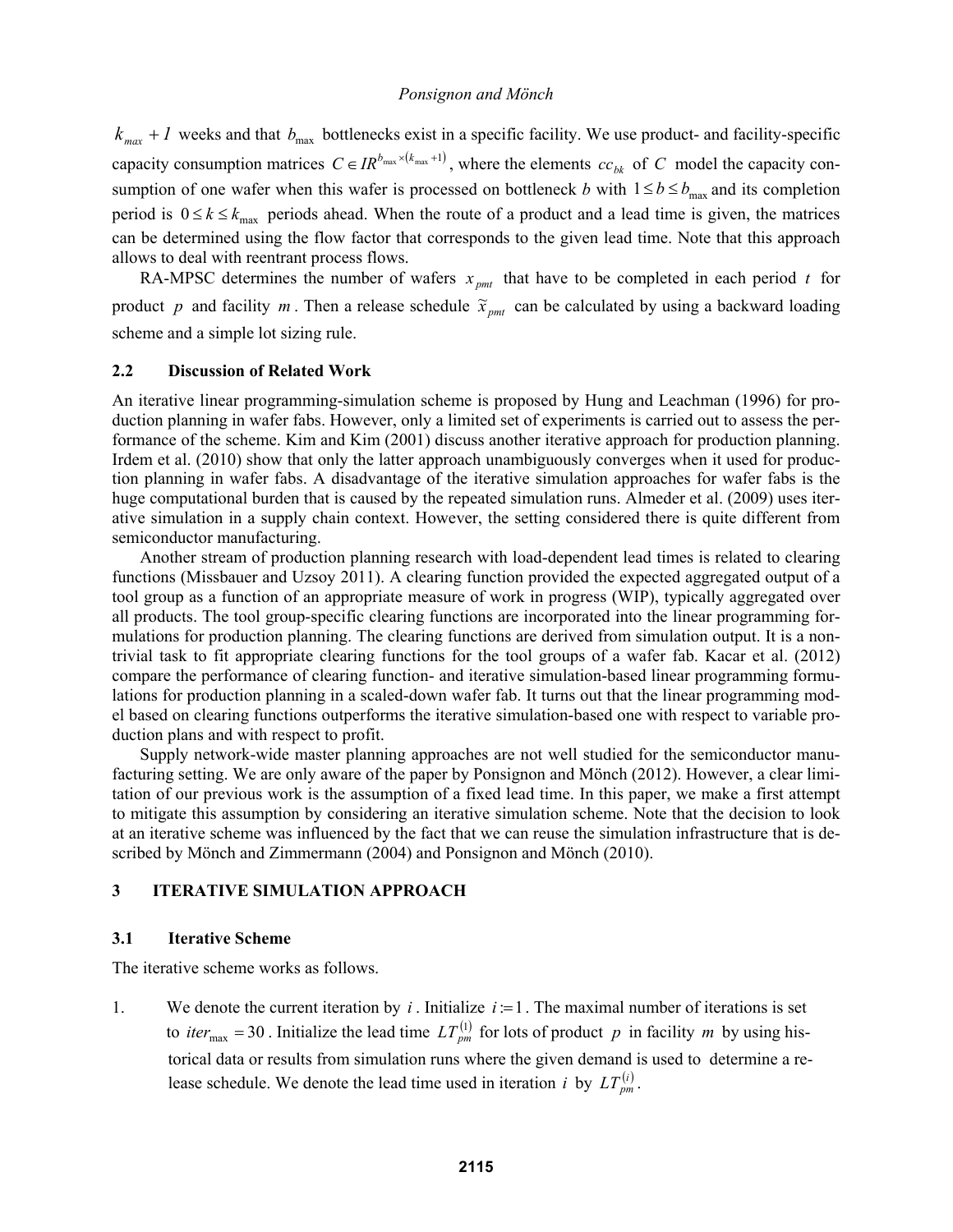- 2. Determine capacity consumption matrices  $C_{pm}^{(i)}$  based on  $LT_{pm}^{(i)}$ , and solve the master planning problem using RA-MPSC. The resulting release schedule is denoted by  $\tilde{x}_{pm}^{(i)}$ .
- 3. Use  $\tilde{x}_{pm}^{(i)}$  to perform three independent simulation runs. Take the mean for the cycle time obtained by the runs to estimate the cycle time  $CT_{pm}^{(i)}$
- 4. If  $i <$ *iter*<sub>max</sub> then update  $LT_{pm}^{(i+1)} := (1 \alpha)LT_{pm}^{(i)} + \alpha CT_{pm}^{(i)}$ , where  $0 \le \alpha \le 1$  is a prescribed smoothing parameter. Round up  $LT_{pm}^{(i+1)}$  to the next integer. In addition, set  $i = i + 1$  and go to Step 2. Otherwise, stop.

Note that we do not use a convergence condition as a termination criterion of the iterative scheme since we intend to investigate the evolution of the lead times in the long run. However, we limit the scheme to thirty iterations to keep the computational burden reasonable. A similar assumption is made in Irdem et al. (2010). The selection of the smoothing parameter  $\alpha$  influences how much cycle time information from the simulation is taken into account when RA-MPSC is executed. Values for  $\alpha$  close to one have the effect that almost the full cycle time information is used. Different values for  $\alpha$  will be considered within our design of experiments.

## **3.2 Implementation Issues**

We use the infrastructure for iterative simulation that is described by Mönch and Zimmermann (2004) and that was later extended to the simulation of supply chains by Ponsignon and Mönch (2010). The center point of this architecture is a blackboard-type data layer between an AutoSched AP simulation model of the one-stage supply chain and the master planning heuristic. Using notification functions of the simulation engine, the blackboard keeps track on completed lots to collect information related to the cycle times. The blackboard contains methods to calculate the capacity consumption matrices for each product and each facility. RA-MPSC and the blackboard are coded in the C++ programming language.

# **4 COMPUTATIONAL EXPERIMENTS**

# **4.1 Design of Experiments**

We are interested in examining the effect of three factors from the base and planning system on the performance of the iterative simulation scheme. The demand level (DL) is either low or high to influence the resource utilization. Three different settings for the initial lead times (ILT) of the products are considered. Accurate initial lead times result from Step 1 of the iterative scheme described in Subsection 3.1. Overestimated and under-estimated initial lead times are obtained by increasing and decreasing the accurate values by one period, respectively. Values for  $\alpha$  are 0.20, 0.50, and 1.00. Similar settings for DL and  $\alpha$ are considered in Irdem et al. (2010). A factorial design is used that leads to eighteen factor combinations. To limit the computing effort, one problem scenario is considered per factor combination. We perform three independent simulation replications for each combination. It allows mitigating the effect of variability in the base system on the results. Totally, 1620 simulation runs are carried out in the experiments. The design of experiments in use is summarized in Table 1.

The master plan typically has a horizon of six months divided into weekly buckets. We reduce the length of a single planning period to two days to mimic the situation that the cycle time in wafer fabs is often six weeks and weekly buckets are assumed. In addition, this approach decreases the computational effort.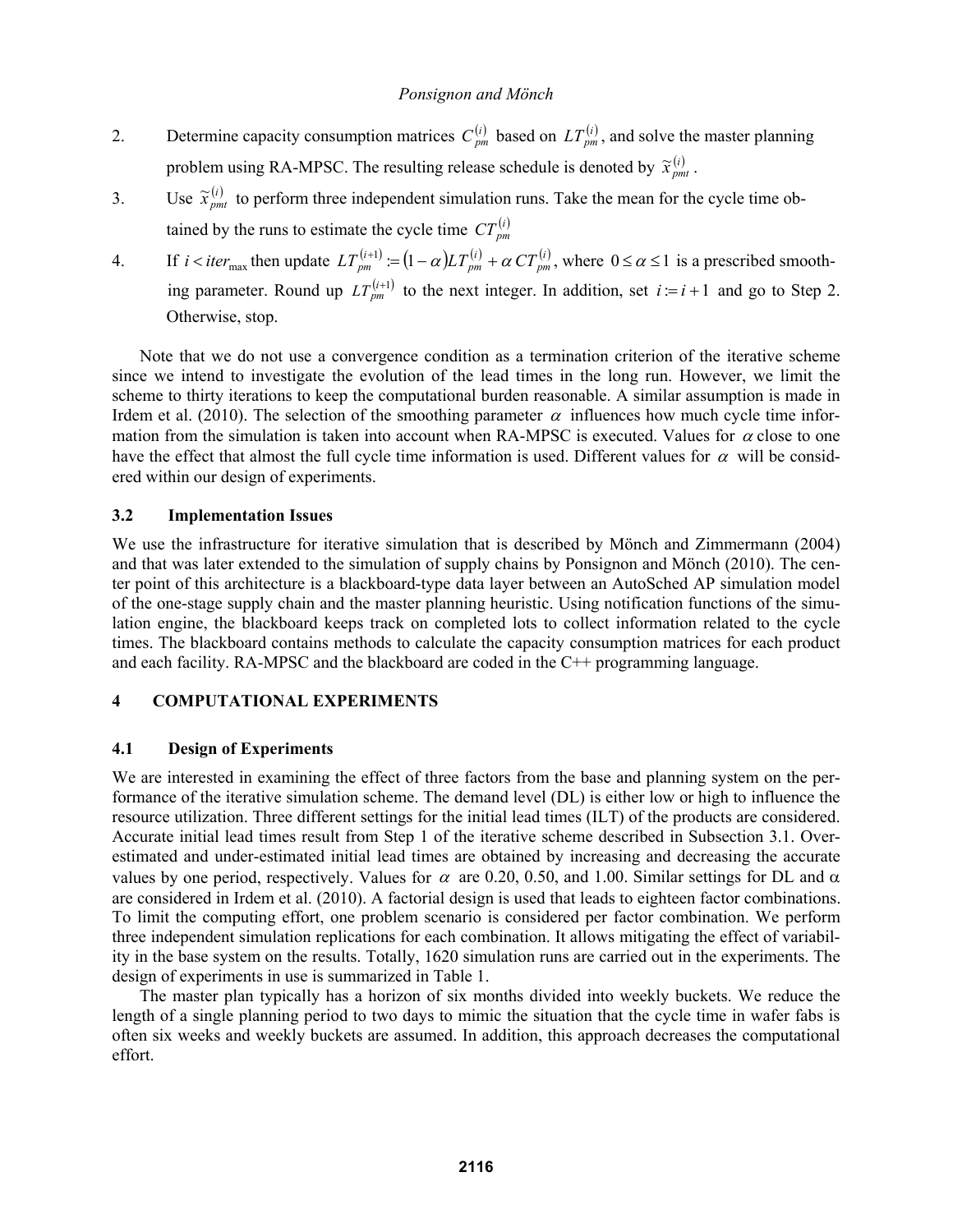| Factor                                                                   | Level                               | Count |
|--------------------------------------------------------------------------|-------------------------------------|-------|
| <b>Base System</b>                                                       |                                     |       |
| Demand Level (DL)                                                        | low, high                           |       |
| <b>Planning System</b>                                                   |                                     |       |
| Initial Lead Time (ILT)                                                  | accurate, over- and under-estimated |       |
| Smoothing parameter ( $\alpha$ )                                         | 0.20, 0.50, 1.00                    |       |
| Total factor combinations                                                |                                     | 18    |
| Number of problem scenarios per combination                              |                                     |       |
| Number of simulation replications per combination for a single iteration |                                     |       |
| Total number of simulation runs for a single iteration                   |                                     | 54    |

#### Table 1: Design of Experiments

The revenue and cost settings used by RA-MPSC are similar to the settings used in Ponsignon and Mönch (2012) to which a scaling down factor of 3.5 is applied due to the different time unit. The parameter settings of RA-MPSC are the same as in Ponsignon and Mönch (2012).

## **4.2 Simulation Model Used**

The base system is represented by a simulation model. It consists of  $m_{\text{max}} = 4$  parallel wafer fabs. Each product can be processed in each of the four facilities. We consider  $p_{\text{max}} = 32$  products in all problem scenarios. The standard lot size is assumed to be 48 wafers in all facilities. We define the sequence of operations based on a simulation reference model that is derived from the MIMAC-I data set ( MASMLab 1997). A process flow is assigned to each product that is a unique combination of sub-flows from the two products of the reference model. The processing of the products requires between 56 to 66 process steps depending on the fabrication routes. The process flow definition is identical in all facilities. Consequently, each product has the same raw process time in each wafer fab. We do not model setups and operators in the simulation model. The lithography work center is considered as the leading bottleneck in each facility due to the reentrant flows and the expensive machines. Hence, we set  $b_{\text{max}} = 1$ . A similar assumption is made in Ponsignon and Mönch (2012). To keep the simulation model simple, the number of machines at the leading bottleneck is identical in all wafer fabs, i.e., the capacity of the base system is equally distributed across the facilities. The Earliest Due Date (EDD) dispatching rule is used to rank the lots in front of the bottleneck work centers. The First In First Out (FIFO) rule serves as a tie breaker. The single source of variability in the base system is the unplanned down time of the machines at the bottleneck work centers. The mean time to repair (MTTR) and mean time to failure (MTTF) distributions follow exponential distribution. We set MTTR=157 minutes and MTTF=2686 minutes. With this setting, the operation time of the machines is decreased by 5.85% on average.

A reduction approach is carried out to allow for decreasing the computational burden. We apply the method proposed in Hung and Leachman (1999) to downsize the degree of detail in the simulation model while achieving lot cycle time distributions that are comparable to those obtained with a detailed model. The reduced model focuses on a detailed modeling of the bottleneck resources. Non-critical machines are represented by stochastic delays using a Gamma distribution in the process flows of the lots. A similar approach is used in Ponsignon and Mönch (2010).

The model is initialized by performing three initial simulation runs with respect to the demand level under consideration, recording the number of lots in processing and in the queues, and adding the averaged WIP at the beginning of the first period of each simulation runs. The computational experiments are carried out on a computer equipped with a 2.5 GHz dual processor and 2.0 GB memory. The average computing time for performing thirty iterations of a single simulation run is around twenty-five minutes.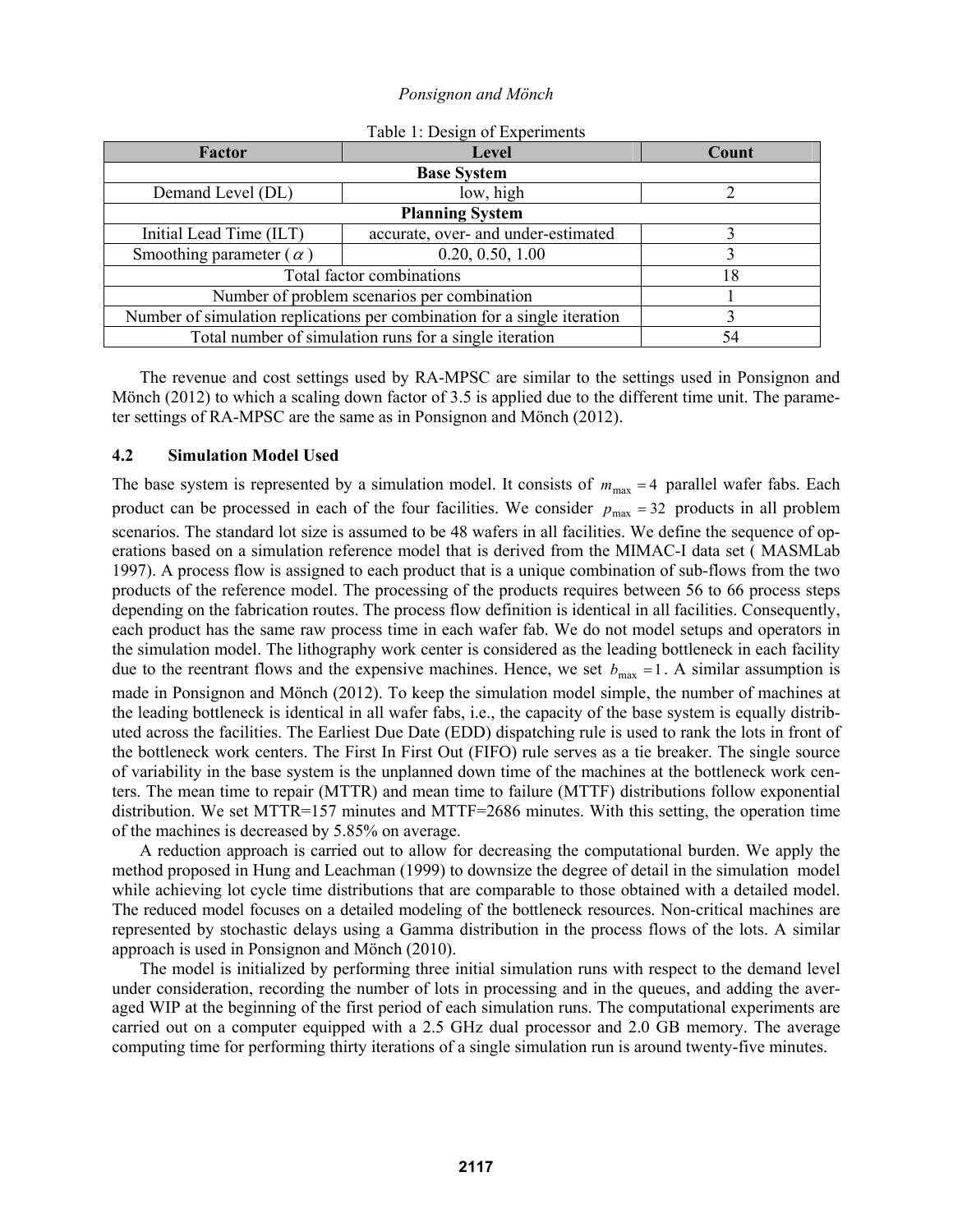### **4.3 Results**

We first investigate the convergence of the iterative scheme under different DL, ILT, and  $\alpha$  factor levels. Therefore, we define the percentage mean absolute deviation (MAD) of the cycle time of product *p* in it-

eration *i* as  $MAD_p^{(i)} := \frac{100\%}{m_{\text{max}}} \cdot \sum_{m=1}^{m_{\text{max}}} C T_{pm}^{(i)}$ 1  $(i)$ max  $\binom{n}{n} := \frac{100\%}{n}$ *m m*  $MAD_p^{(i)} := \frac{100\%}{m_{\text{max}}} \cdot \sum_{m=1}^{\infty} \left| CT_{pm}^{(i)} - \overline{CT}_{pm} \right| / \overline{CT}_{pm}$ , where  $CT_{pm}^{(i)}$  is the cycle time of product *p* aver-

aged across all lots released from facility *m* during iteration *i* and  $\overline{CT}_{pm} := \frac{1}{n} \sum_{i=1}^{n \text{ terms}}$ 1  $:=\frac{1}{\sigma}\sum_{i}^{iter_{\text{max}}}CT_{i}^{(i)}$ *i*  $\overline{CT}_{pm} := \frac{1}{n} \sum_{i=1}^{n} CT_{pm}^{(i)}$ . MAD values near

zero suggest the convergence of the scheme. A similar measure is used in Hung and Leachman (1996) and Irdem et al. (2010). We follow the recommendation stated in the latter to consider the MAD values of the individual products. In the following, the MAD values are plotted as a function of the iterations.

Figure 2 shows the MAD values for the (DL=High, ILT=Accurate,  $\alpha$ =0.20) case. The demand level setting leads to an average resource utilization of 92%. The overall maximum MAD value of 41.3% is obtained in the first iteration. One can see the continuous decrease of the MAD values in the first five iterations followed by a period of erratic fluctuations for some products. A rather stable level is observed after the thirteenth iteration. The maximum deviation from this iteration onwards reaches 10.8% while for the majority of the products their MAD values do not cross the 5% threshold.

Figure 3 plots the rounded product lead times used in RA-MPSC as a function of the iterations. For the purpose of this figure, the lead times are averaged across all facilities. The initial setting is four periods for all products. One sees the refinement of the lead times as a result of the iterative scheme, i.e., some product lead times converge to three periods while the others keep the four period setting.



Figure 2: MAD in product cycle times for the (DL=High, ILT=Accurate,  $\alpha$ =0.20) case.

We are interested in the effect of the ILT settings. The case of under-estimated ILT is shown in Figures 4 and 5. We observe higher MAD values in the first five iterations compared to the accurate case. The decrease of the MAD values follows a slower trend. All MAD values fall below the 10% threshold after 16 iterations and the average MAD value is slightly below 5%. The last lead time change occurs in the sixteenth occurrence. Hence, despite the initial bias of one period the iterative scheme seems to converge. A similar pattern can be observed for the cases with over-estimated ILT.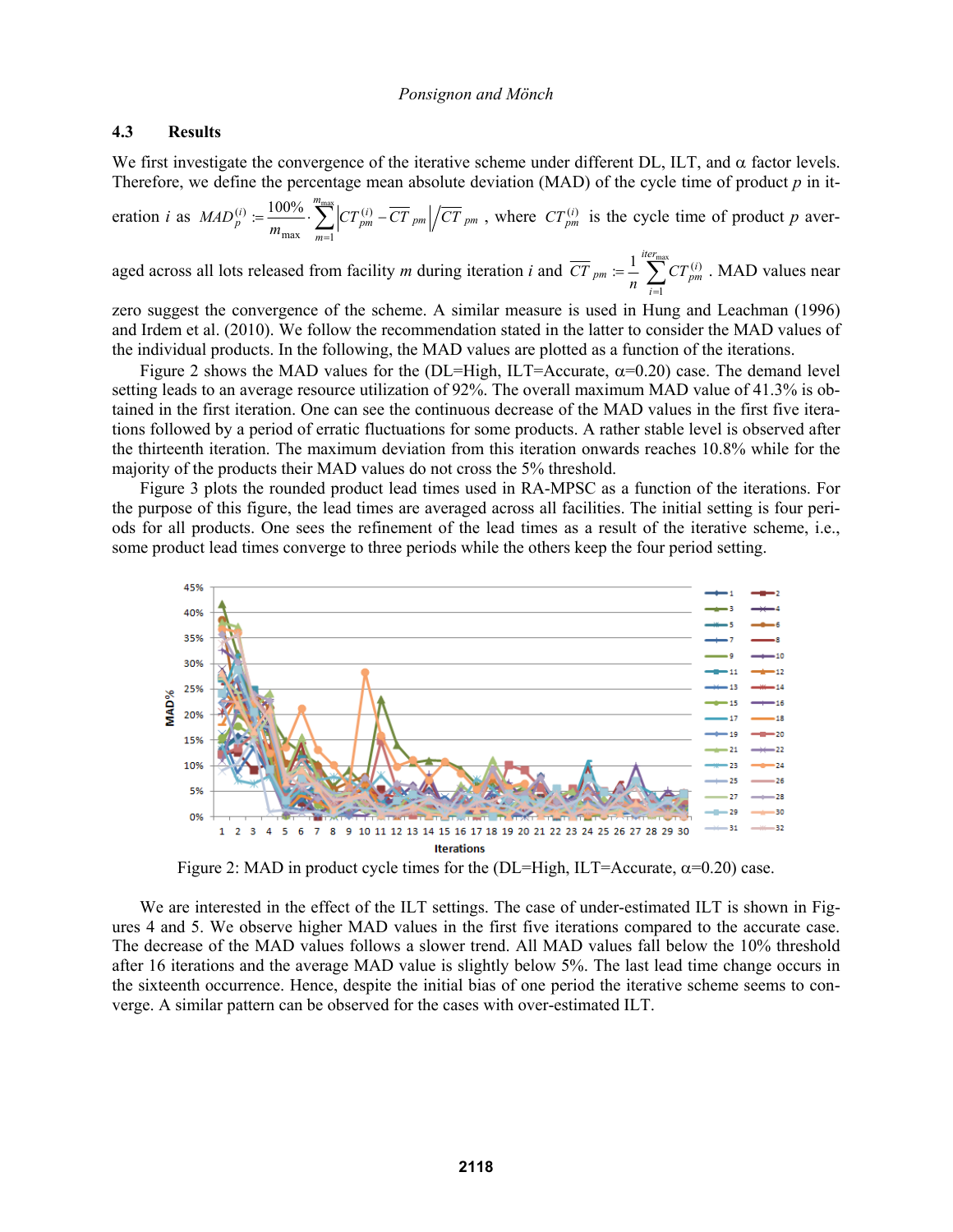*Ponsignon and Mönch* 



Figure 3: Product lead times for the (DL=High, ILT=Accurate,  $\alpha$ =0.20) case.

The cases with a low demand level are characterized by lower MAD values at the beginning of the iterative scheme and a steep decrease in the first five iterations. The worst case is observed for the (DL=Low, ILT=Under-estimated,  $\alpha$ =0.20) case where the maximum MAD value reaches 18% in the first iteration, and the last lead time change occurs at the twelfth iteration. The MAD values are below 4% from this iteration onwards. Hence, a convergence pattern is observed as well. This is not surprising since the average resource utilization of 54% leaves a certain flexibility to the base system to deal with different initial parameters.



Figure 4: MAD in product cycle times for the (DL=High, ILT=Under-estimated,  $\alpha$ =0.20) case.

We analyze the effect of different values for  $\alpha$ . Figures 6 and 7 show the (DL=High, ILT=Accurate,  $\alpha$ =0.50) case. A higher  $\alpha$  value allows for taking more cycle time information from the simulation into account. We observe a much steeper decrease in the first three iterations than for the (DL=High, ILT=Accurate,  $\alpha$ =0.20) case. Also the last lead time change occurs much earlier, i.e., in the seventh iteration. We conclude that the  $\alpha$ =0.50 setting expedites the convergence of the iterative scheme.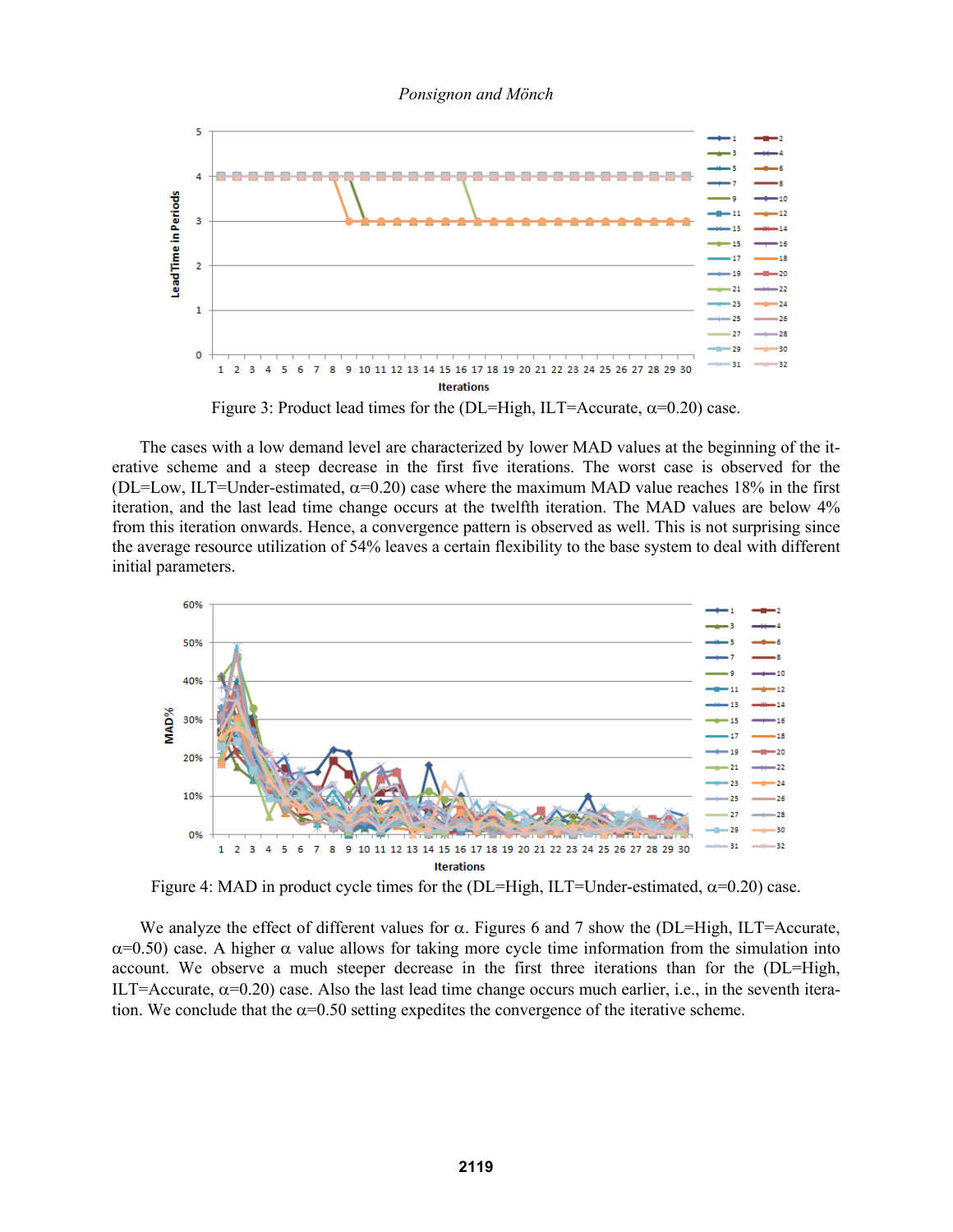

Figure 5: Product lead times for the (DL=High, ILT=Under-estimated,  $\alpha$ =0.20) case.

On the other hand, the MAD values obtained for the cases with  $\alpha$ =1.00 show high fluctuations and no convergence pattern. The worst case is obtained for the (DL=High, ILT=Under-estimated,  $\alpha$ =1.00) case where the overall maximum MAD value reaches 48% in the twentieth iteration. Since more information is taken from the simulation, the convergence of the scheme is subject to the variability of the base system. Hence, it seems to exist a tradeoff between the convergent trend and the convergence speed.

Besides the convergence of the cycle times, it seems important to investigate the impact of the iterative scheme on the objective function values of RA-MPSC. In this situation, the MAD measure as  $MAD^{(i)} = 100\% \cdot \left| F^{(i)} - \overline{F} \right| / \overline{F}$  where  $F^{(i)}$  is the objective function value in iteration *i* and  $\overline{F} = \frac{1}{n} \sum_{i=1}^{n \text{ terms}}$ 1  $:=\frac{1}{\sigma}\sum_{i}^{iter_{\text{max}}}F^{(i)}$ *i*  $\overline{F}$  =  $\frac{1}{n}$   $\sum_{i=1}^{n}$   $F^{(i)}$ 

is applied. Figure 8 plots the MAD values for the (DL=High, ILT=Accurate,  $\alpha$ =0.20) case. One sees a similar pattern as in Figure 2, i.e., the MAD values decrease in the first six iterations, followed by erratic fluctuations between the tenth and the eighteenth iterations. After the twentieth iteration, the MAD value stays at a rather low level. A similar convergence behavior is observed for all other cases.



Figure 6: MAD in product cycle times for the (DL=High, ILT=Accurate,  $\alpha$ =0.50) case.

To ensure the benefits of the iterative scheme, we investigate the throughput obtained from the simulation model as a function of the iterations. We apply the MAD measure described at the beginning of this subsection without taking absolute values of the summands. We get for each product and each iteration the difference between the realized throughput in all facilities and the average throughput across all iterations.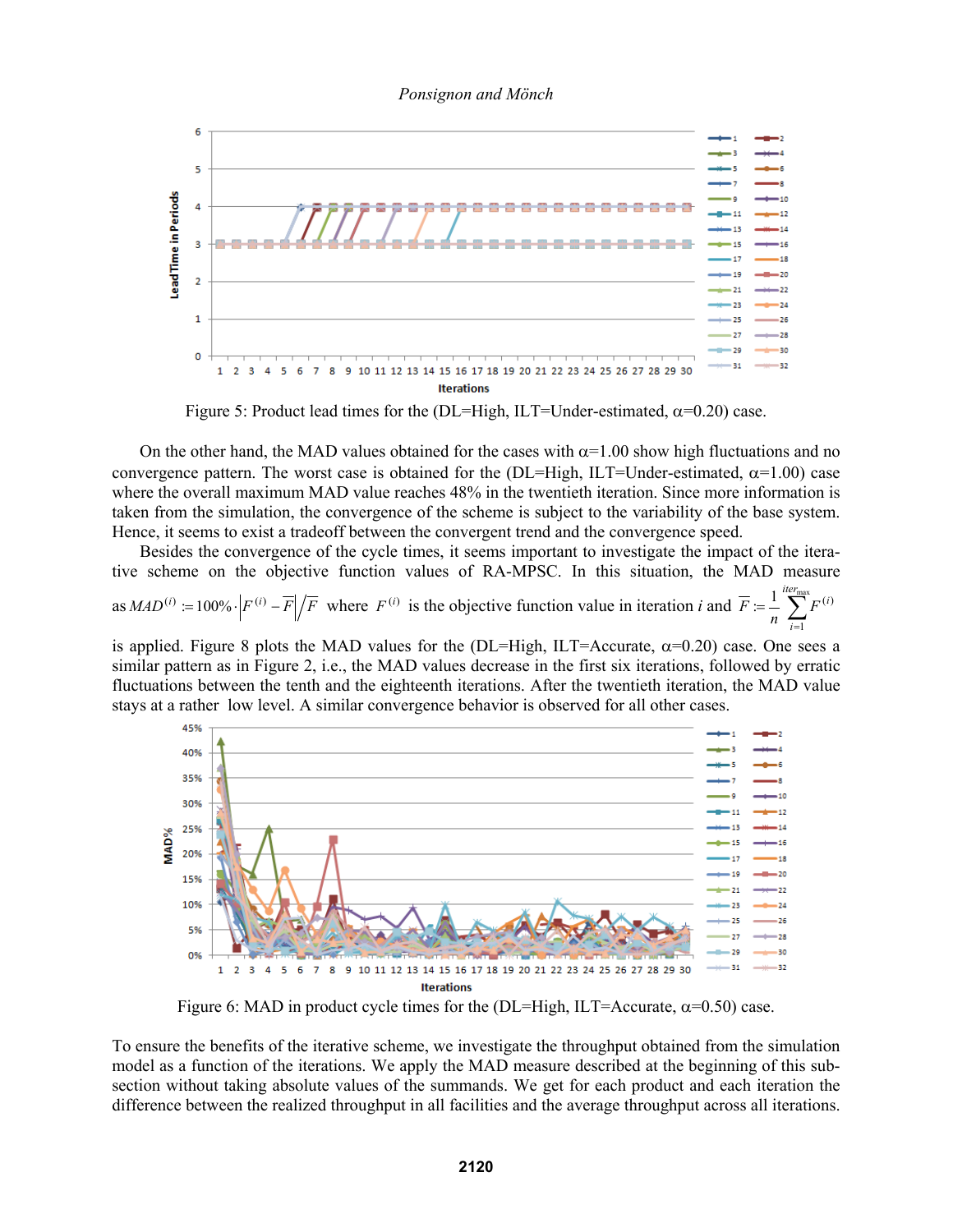The mean deviations cumulated across the products are showed in Figure 9 for the (DL=High, ILT=Accurate,  $\alpha$ =0.20) case. We observe higher positive deviations towards the last iteration than at the beginning of the iterative scheme, i.e., a higher throughput is reached.





Figure 8: MAD in RA-MPSC objective function values for the (DL=High, ILT=Accurate,  $\alpha$ =0.20) case.

Note that on average up to two percent throughput improvement is reached over all products. The trend clearly increases from the nineteenth iteration onwards. We can draw a parallel with Figure 8 that shows the lower MAD values starting from the same iteration. The higher throughput can be explained by the increasing number of products whose lead time is adjusted from four to three periods as shown in Figure 3. Lower lead times allow for more production requests being planned by RA-MPSC.

# **5 CONCLUSIONS AND FUTURE RESEARCH**

In this paper, we discussed an iterative simulation scheme for master planning in a one-stage scaled-down semiconductor supply chain. The scheme alternates between a rather straightforward master planning heuristic and a reduced discrete-event simulation model of the supply chain. An AutoSched AP simulation is used that mimics important characteristics of wafer fabs. We demonstrated that the scheme converges after a small number of iterations and that it leads to less variable, more profitable production plans compared to planes obtained by the fixed lead time approach.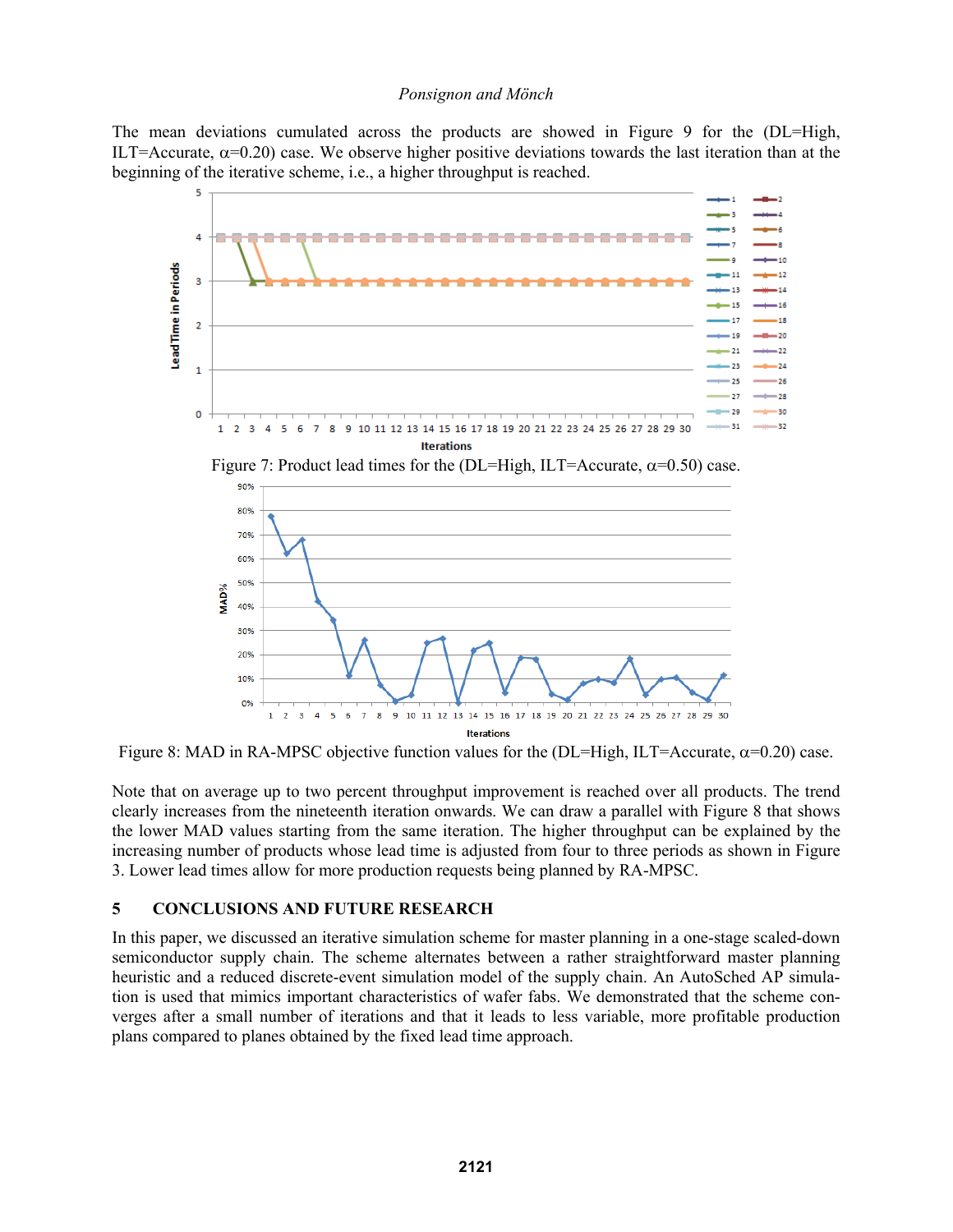

Figure 9: Mean deviation in realized throughput for the (DL=High, ILT=Accurate,  $\alpha$ =0.20) case.

There are several directions for future research. First of all, we are interested in incorporating more sophisticated heuristics for master planning in our iterative scheme. In addition, more empirical testing of the approach is necessary. We are also plan to see whether we can use the coarse-grained simulation approach proposed by Ehm et al. (2011) to replace our current more detailed simulation models or not. Furthermore, it seems challenging to try to use clearing functions in a setting different from linear programming.

## **REFERENCES**

- Almeder, C., M. Preusser, and R. F. Hartl. 2009. "Simulation and Optimization of Supply Chains: Alternative or Complementary Approaches?" *OR Spectrum*, 31(1): 95-119.
- Ehm, H., H. Wenke, L. Mönch, T. Ponsignon, and L. Forstner. 2011. "Towards a Supply Chain Simulation Reference Model for the Semiconductor Industry." In *Proceedings of the 2011 Winter Simulation Conference*, 2124-2135.
- Hung, Y.-F., and R. C. Leachman. 1996. "A Production Planning Methodology for Semiconductor Manufacturing Based on Iterative Simulation and Linear Programming Calculations." *IEEE Transactions on Semiconductor Manufacturing*, 9(2): 257-269.
- Hung, Y.-F., and R. C. Leachman. 1999. "Reduced Simulation Models of Wafer Fabrication Facilities." *International Journal of Production Research*, 37(12): 2685-2701.
- Irdem, D. F., N. B. Kacar, and R. Uzsoy. 2010. "An Exploratory Analysis of Two Iterative Linear Programming – Simulation Approaches for Production Planning." *IEEE Transactions on Semiconductor Manufacturing*, 23(3): 442-455.
- Kacar, N. B., D. F. Irdem, and R. Uzsoy, R. 2012. "An Experimental Comparison of Production Planning Using Clearing Functions and Iterative Linear Programming-Simulation Algorithms." *IEEE Transactions on Semiconductor Manufacturing,* 25(1):104-107.
- Kim, B. and S. Kim. 2001. "Extended Model for a Hybrid Production Planning Approach." *International Journal of Production Economics*, 73(2):65-173.
- MASMLab. 1997. "Test Data Sets." *http://www.eas.asu.edu/~masmlab*.
- Missbauer, H., and R. Uzsoy. 2011. "Optimization Models of Production Planning Problems." In *Planning Production and Inventories in the Extended Enterprise: A State of the Art Handbook*, Vol. 1, Edited by K. G. Kempf, P. Keskinocak, and R. Uzsoy, 437-507. New York: Springer.
- Mönch, L., and J. Zimmermann. 2004. "Improving the Performance of Dispatching Rules in Semiconductor Manufacturing by Iterative Simulation." In *Proceedings of the 2004 Winter Simulation Conference*, 1881-1886.